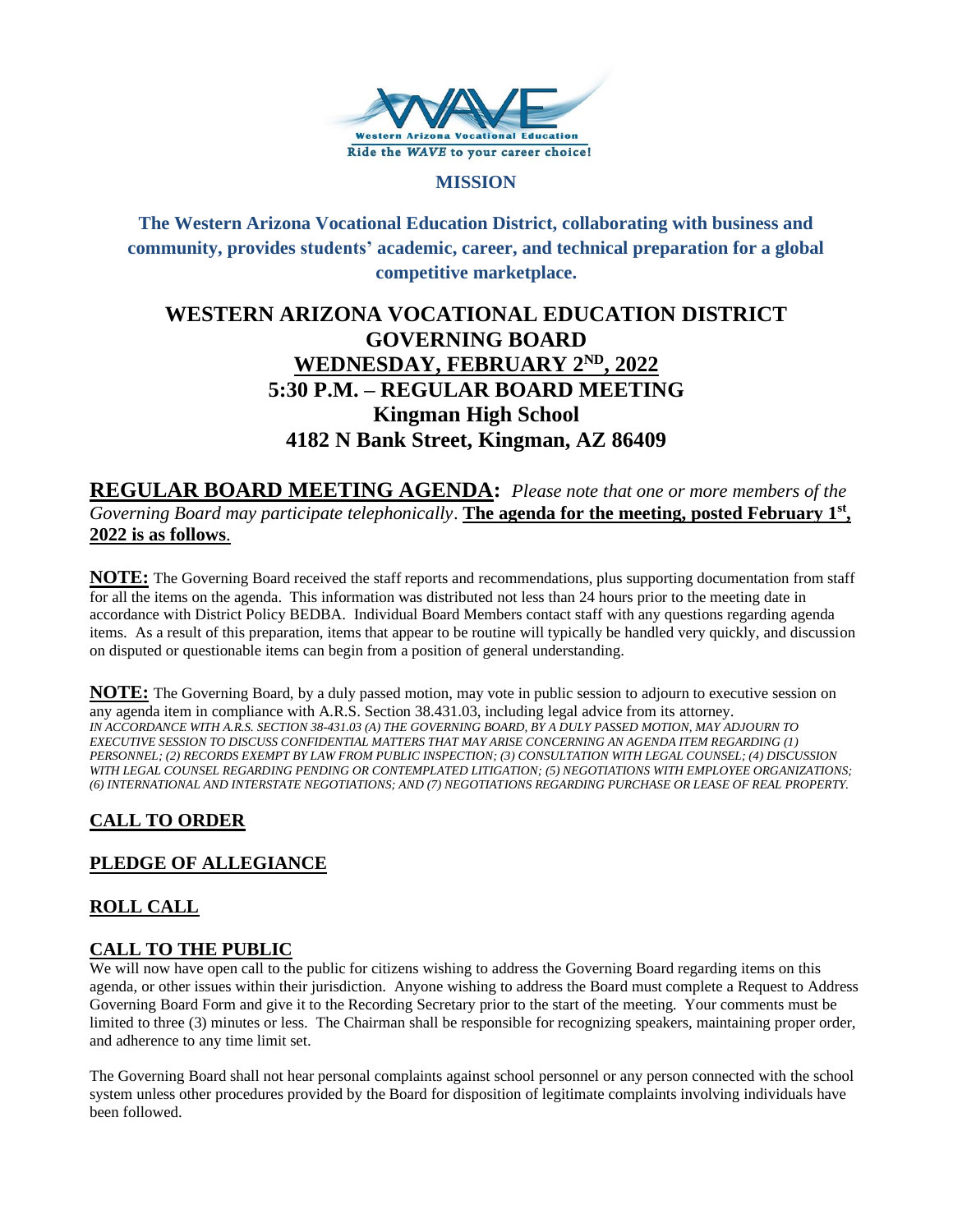#### REGULAR BOARD MEETING AGENDA February 2, 2022 WAVE GOVERNING BOARD **PAGE 2**

The Governing Board meeting is subject to the Arizona Open Meeting Law. The Board will not respond to comments or presentations made in the Call to the Public. At the conclusion of the open call to the public, individual members of the Board may respond to criticism made by those who have addressed them, may ask staff to review a matter, or may ask that a matter be put on a future agenda.

#### **AGENDA MODIFICATIONS:**

Any items to be moved to another place on the agenda or withdrawn from the agenda completely.

#### **WAIVER MOTION:**

Motion to waive the reading in full resolutions presented for adoption at this meeting.

#### **SUPERINTENDENT'S REPORT**

- a) Superintendent Report and Legislative Update (Written)
- b) CTE Director Reports (Written)

#### **GOVERNING BOARD MEMBER REPORTS**

#### **ITEMS TO BE WITHDRAWN FROM CONSENT AGENDA**

#### **CONSENT AGENDA**

- 1. Approve WAVE District operating expense vouchers and payroll vouchers.
- 2. Discussion and possible action to approve the minutes of the c

#### **OLD BUSINESS**

- 3. Discussion and possible action on items relating to school closures, Board meetings, school reopening and COVID19 pandemic related issues to include but not limited to:
	- ADM Update
	- Operations
	- State of AZ OSHA Plan Update
- 4. Discussion and possible action on the WAVE Central Campus roof and solar project.
- 5. Discussion and possible action on Auditor General Audit in Progress. The Board may vote to discuss this matter in Executive Session pursuant to ARS § 38-431.03 (A)(2).

#### **NEW BUSINESS**

- 6. Discussion and possible action on payments to CTED partner districts.
- 7. Motion to adjourn the Regular Meeting into a Public Meeting for discussion on using insurance proceeds for the WAVE Central Campus roof/HVAC project located at 1540 S Palo Verde Blvd. in Lake Havasu City.